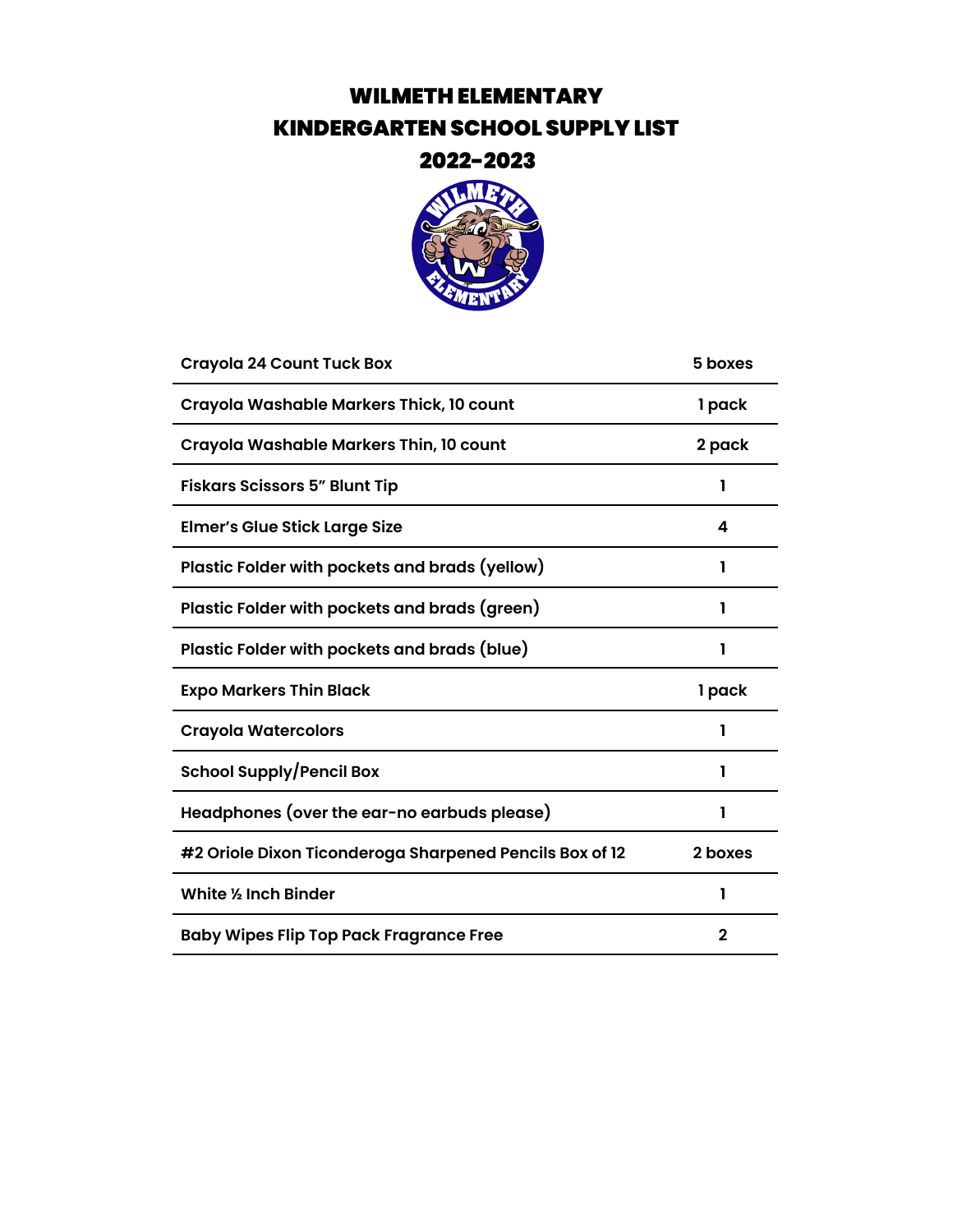## WILMETH ELEMENTARY FIRST GRADE SCHOOL SUPPLY LIST



| 4 boxes     |
|-------------|
| 1 pack      |
| 2 boxes     |
| ı           |
| 6 pack      |
| 1           |
|             |
| 1           |
| 1           |
| 3 pack      |
| $\mathbf 2$ |
|             |
| 1           |
|             |
| 1           |
|             |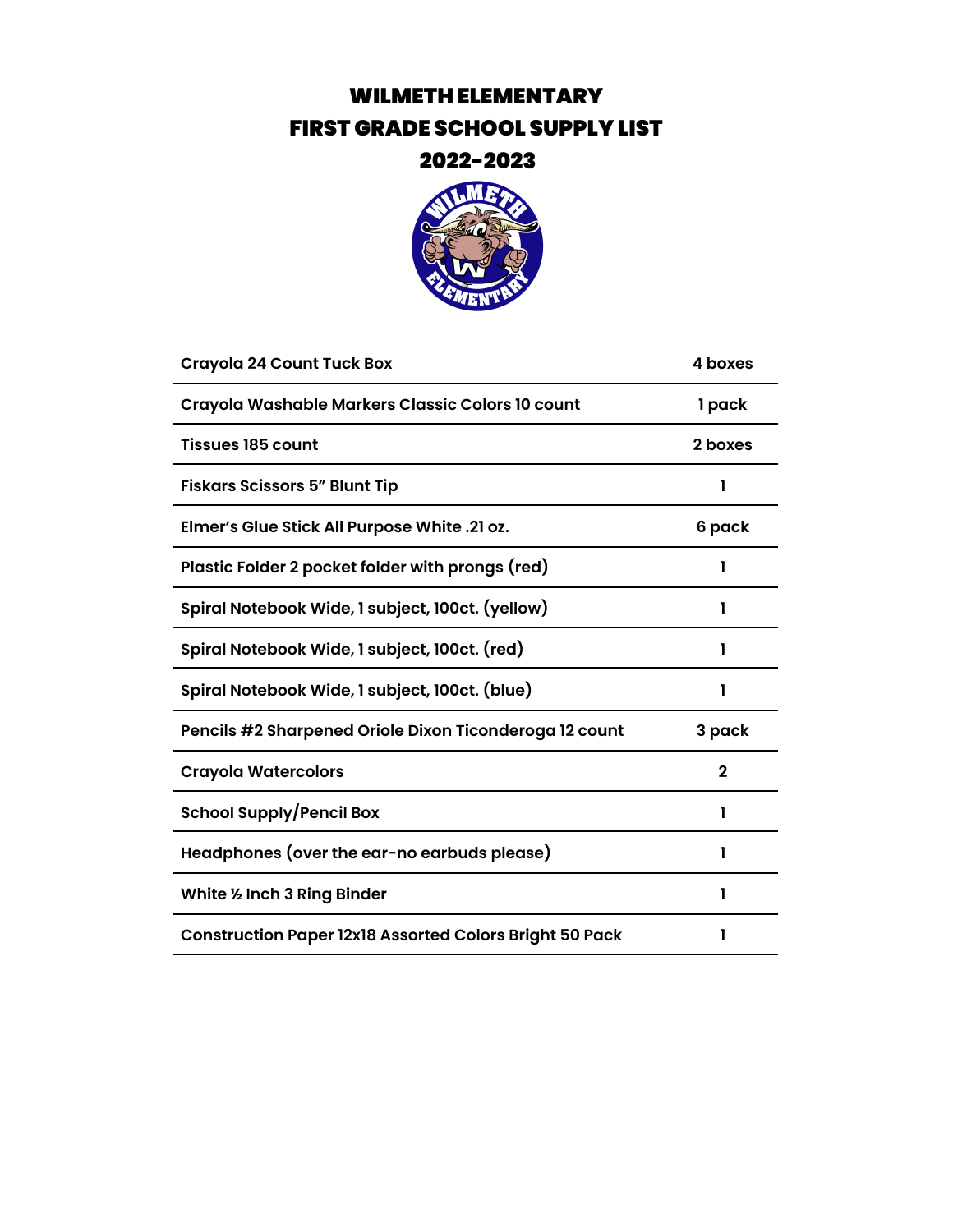## WILMETH ELEMENTARY SECOND GRADE SCHOOL SUPPLY LIST



| <b>Crayola 24 Count Tuck Box</b>                                       | 2 boxes            |
|------------------------------------------------------------------------|--------------------|
| Crayola Washable Markers Classic Colors Wide Tip 8 count               | 2 boxes            |
| <b>Tissues 185 count</b>                                               | 1 box              |
| <b>Fiskars Scissors 5" Blunt Tip</b>                                   | 1                  |
| <b>Elmer's Glue Sticks Large 4 pack</b>                                | 1                  |
| Plastic Folder 2 pocket folder w/ prongs (red, orange, green,<br>blue) | 1 of each<br>color |
| <b>Pencil Cap Erasers 12 pack</b>                                      | $\mathbf{2}$       |
| Spiral Notebook, Wide Ruled, 70 count (blue, red, green,<br>orange)    | 1 of each<br>color |
| Expo Marker Fine Tip Low-Odor 4 pack                                   | 1                  |
| Pencils #2 Sharpened Oriole Dixon Ticonderoga 12 count                 | 2 packs            |
| <b>Crayola Watercolors</b>                                             | 1                  |
| <b>Pencil Bag</b>                                                      | 1                  |
| Headphones (over the ear-no earbuds please)                            | 1                  |
| <b>Yellow Highlighter 2 pack</b>                                       | 1                  |
| <b>Colored Pencils 7" box of 12</b>                                    | 1 box              |
| <b>Hand Sanitizer 33 oz</b>                                            | 1                  |
| Headphones (over the ear-no earbuds please)                            | 1                  |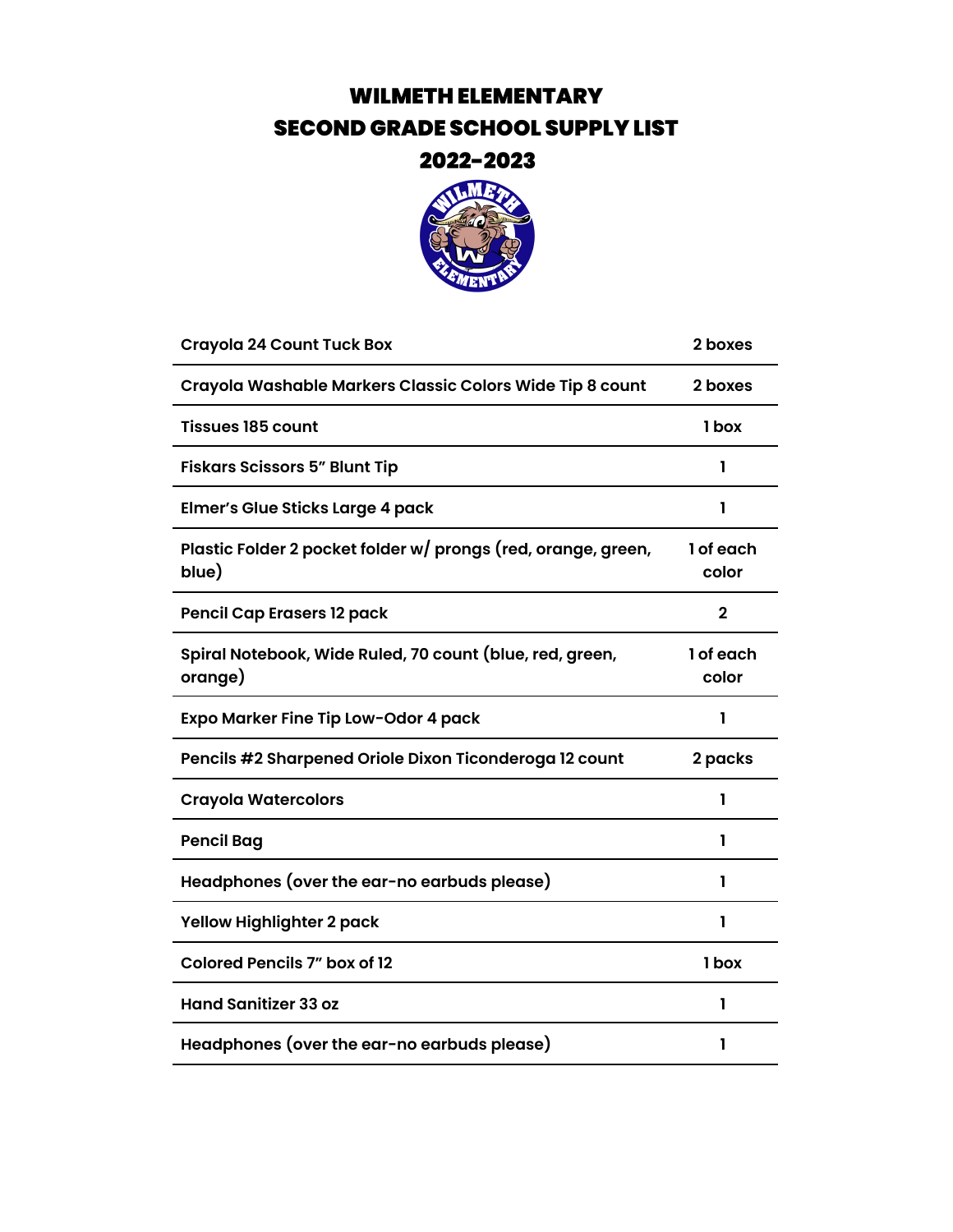# WILMETH ELEMENTARY THIRD GRADE SCHOOL SUPPLY LIST



| 1 box     |
|-----------|
| 1 box     |
| 2 boxes   |
| 1         |
|           |
| 1 of each |
| 4         |
| 1 of each |
| 4         |
| 3 packs   |
| 1 pack    |
| 1         |
| ı         |
| 3         |
| 1 box     |
|           |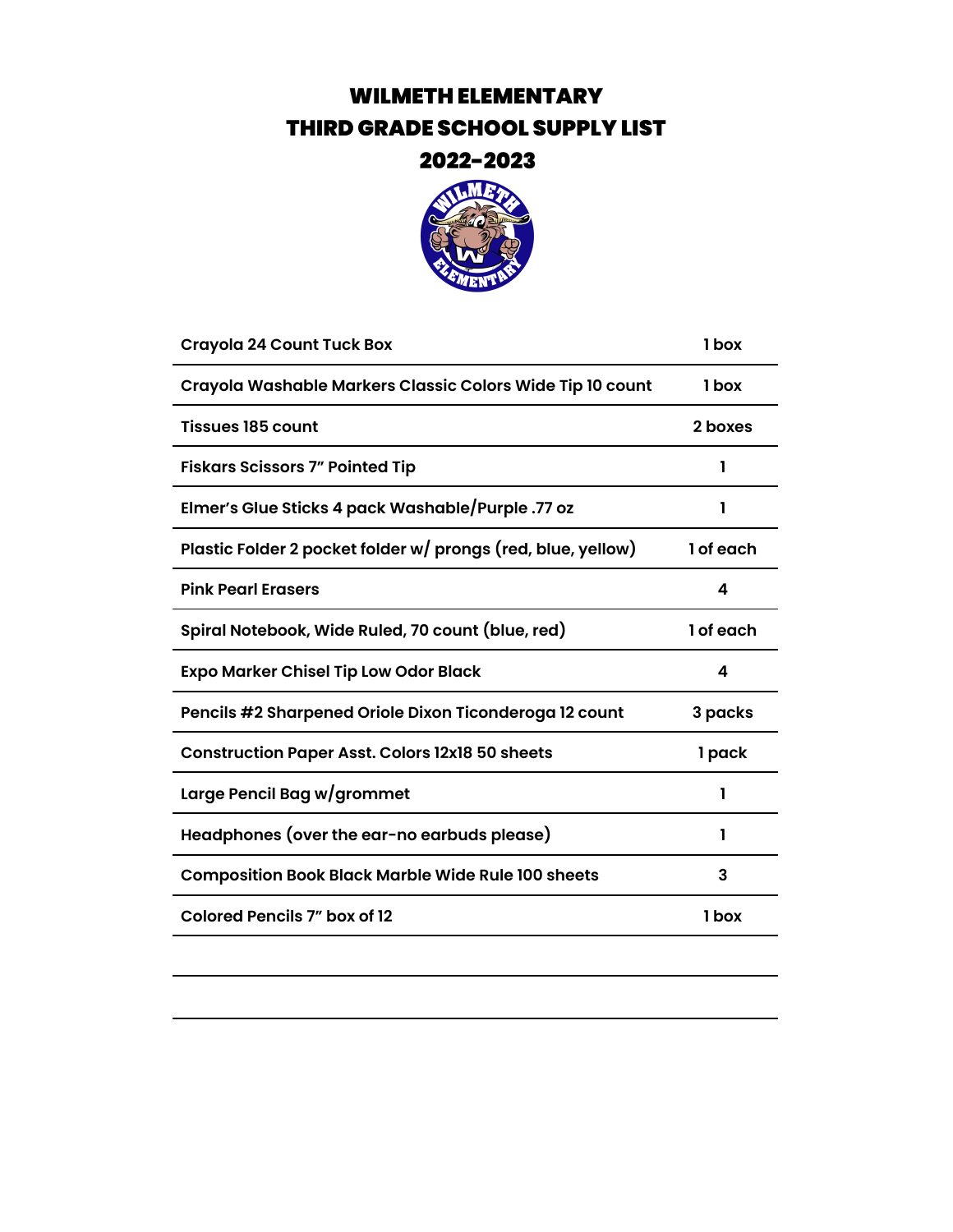# WILMETH ELEMENTARY FOURTH GRADE SCHOOL SUPPLY LIST



| <b>Crayola 24 Count Tuck Box</b>                                                | 1 box          |
|---------------------------------------------------------------------------------|----------------|
| Crayola Washable Markers Classic Colors Fine Tip 8 count                        | 1 box          |
| <b>Tissues 185 count</b>                                                        | 1 box          |
| <b>Fiskars Scissors 7" Pointed Tip</b>                                          | 1              |
| Elmer's Glue Stick .74 oz                                                       | $\overline{2}$ |
| Plastic Folder 2 pocket folder w/ prongs (red, blue, yellow,<br>purple, orange) | 1 of each      |
| <b>Pencil Cap Erasers pack of 12</b>                                            | 1              |
| <b>Handheld Pencil Sharpener</b>                                                | 1              |
| Highlighters Pack of 5 Yellow, Blue, Green, Pink, Orange                        | 1              |
| Pencils #2 Sharpened Oriole Dixon Ticonderoga 12 count                          | 3 packs        |
| Pencil Bag w/grommet                                                            | 1              |
| Headphones (over the ear-no earbuds please)                                     | ı              |
| <b>Composition Book Black Marble Wide Rule 100 sheets</b>                       | $\mathbf{2}$   |
| <b>Colored Pencils 7" box of 12</b>                                             | 1 box          |
| 3 Subject Spiral Wide Rule                                                      | 2              |
| <b>Sharpie Marker Black Fine Point</b>                                          | 1              |
| Filler Notebook Paper Wide Rule 100 pk                                          | 1              |
| <b>White Construction Paper 11x14</b>                                           | 1              |